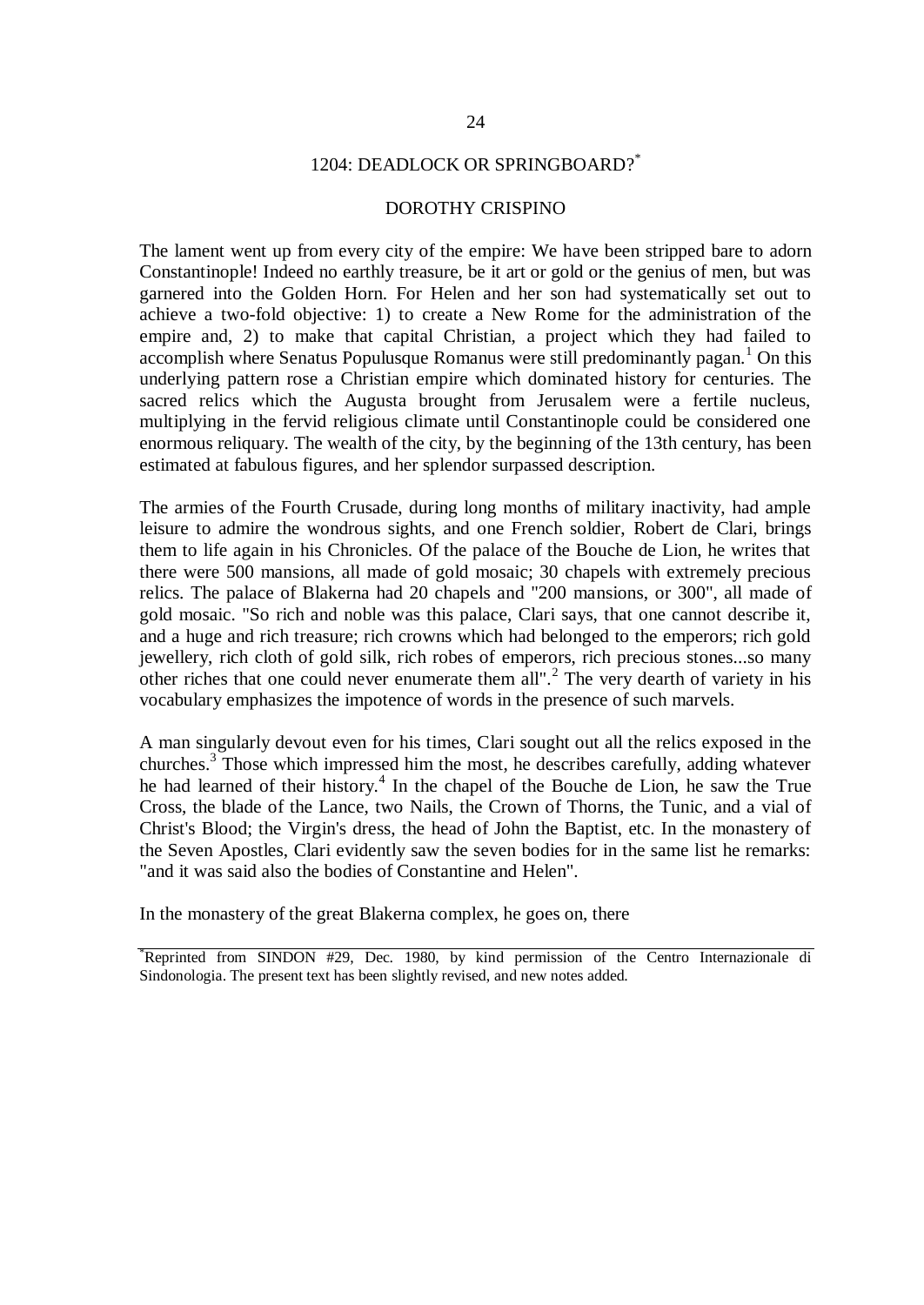was a shroud; and his description of it tallies unmistakably with the Holy Shroud now preserved in Turin. The testimony is pivotal; for if we do not know with certainty how or when this Shroud arrived in Constantinople, we have no information whatever about the circumstances in which it was removed thence. Clari's witness is a sure point of departure for investigation in both directions. In Chapter XCII he writes:

Et entre ches autres en eut un autre des moustiers que on apeloit medame Sainte Marie de Blakerne, ou li sydoines, la ou Nostres Sires fu envolepés, i estoit, qui cascuns des venres se drechoit tous drois, si que on i pooit bien veir le figure Nostre Seigneur, ne ne seut on onques, ne Griu, ne Franchois, que chis sydoines devint quant le vile fu prise.

In English<sup>5</sup>: And among those other there was another church which was called My Lady Saint Mary of Blachernae, where there was the shroud (sydoines) in which Our Lord had been wrapped, which every Friday raised itself upright so that one could see the form of Our Lord on it, and no one, either Greek or French, ever knew what became of this shroud (sydoines) when the city was taken.

That last phrase, "nor did anyone ever know", has become a stock quotation in the recitals of Shroud history. It is dramatic. It leaves one in suspense. And it does give one pause to wonder ...

Unfortunately, for too many Shroud writers the phrase is not a pause but a dead-end. The comment is accepted as the final word. "Nor did anyone ever know" was interpreted to mean "the Shroud disappeared in 1204." And that is that. Robert de Clari locutus est, causa finita est.

Who was Robert de Clari? A simple knight of the Amienois, vassal of Pierre of Amiens. He was very poor, possessing a bare fraction over 16 acres of land in the region of Peronne. His chronicle reflects a youthful personality, cultured, inquisitive, intelligent, of a bright disposition — and religious. $6$  When Innocent III appealed for soldiers to deliver the Holy Land from the infidel, Clari took the Cross and departed with his liege lord. This was the Fourth Crusade, destination Palestine; but under pressure from the Venetians, who supplied the transport, the expedition set sail for Constantinople.

Clari narrates the events of that expedition from the point of view of those in the ranks. Counting himself, several times, among the "poor knights of the army", he never presumes to communicate what went on in the councils of the leaders nor on the plan of operations. He reports only what everyone in the army could know, being informed by proclamations in general assembly.

It seems clear that his converse was limited to those of his own station. Considering objectively his remark that neither Greek nor French knew what became of the Shroud, we must suppose that his inquiries never reached above the "host" and the townsfolk; and of those whom he questioned, no one knew what had become of the relic.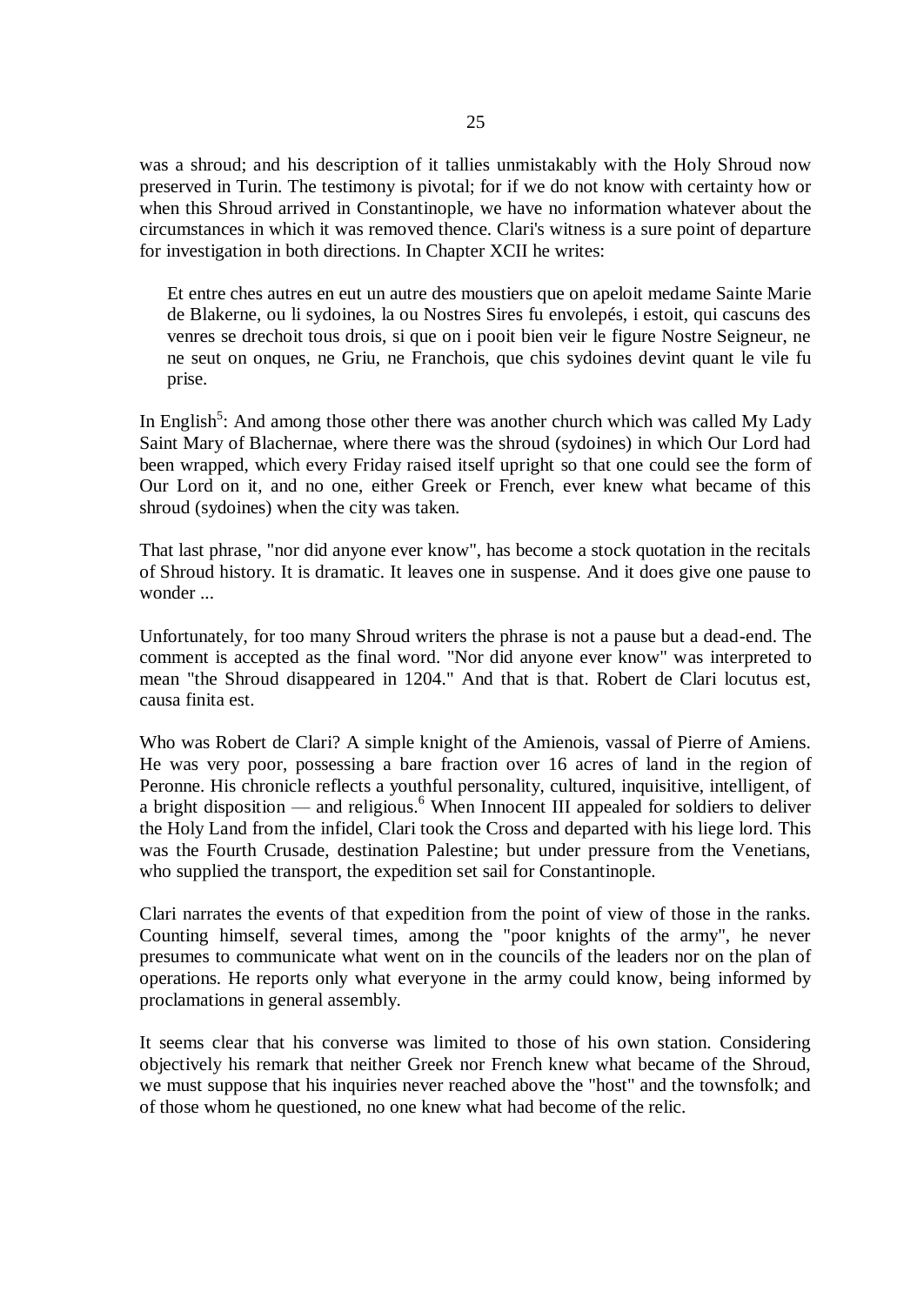At the top of the military ladder, a personage of first importance also wrote his memoirs of the Fourth Crusade: Geoffroy de Villehardouin. A noble, Marshall of Champagne for ten years before becoming a crusader, he was present at the meetings before the departure, and in the deliberations his voice carried authority. Through him, Boniface de Montferrat was chosen as supreme chief of the expedition. Throughout the entire campaign, whether in councils, in diplomatic negotiations or military operations, Villehardouin played a leading role.

Diametrically opposite, then, from the "poor knight" from Peronne. We shall see how their accounts compare.

Villehardouin relates that after the night-attack on the city, morning came, a Tuesday. The Marquis Boniface de Montferrat rode along the seashore straight to the Bouche de Lion, and took possession of the palace complex. At the same time, the palace of the Blakerna surrendered to Henry, brother of the Count Baudouin of Flanders and Hainault. There was no one to offer resistance. At midnight, Murzuphle had fled without even letting down his vermillion tents. At dawn, Lascaris, emperor for a night-watch, fled. The imperial guards had fled. In the hollow halls, only women and children remained, falling on their knees to beg for their lives and their honor.

Each lord — the Marquis of Montferrat and Henry of Hainault garrisoned his castle and put the treasure under guard. "Chascuns garni le chastel... et fist le trésor garder".

From his vantage point, Robert de Clari relates that when morning came, the inhabitants of the city, led in procession by the clergy, came pleading for mercy, saying that all the Greeks had fled, that in the city there remained only the defenceless populace. The French were overjoyed.

After announcing to the armies that no one was to enter a house before it had been decided how the city was to be taken, "the high men and the rich men assembled, and took council among themselves — the little people of the host did not know a word about it, nor did the poor knight of the armies ..." and the high men decided to take the best palaces for themselves before they turned their soldiers loose upon the town. "And thus they began to betray the little people. They sent (troops) to seize all the best palaces and the richest of the town, so that all were occupied before the poor knight and the little people of the host even noticed. And when the little people found out, they went as best they could, they took that which they found; and there was enough, for the city was very big ...The Marquis took the palace of the Bouche de Lion and the other high men, like the Count, took the richest palaces and the richest abbeys".

Michaud, in his *History of the Crusades*, combines the two accounts into a single item: "Whilst Boniface occupied the palace of Bocoleon, Henry of Hainault took possession of that of Blachernae; these two palaces, filled with immense riches, were reserved from pillage, and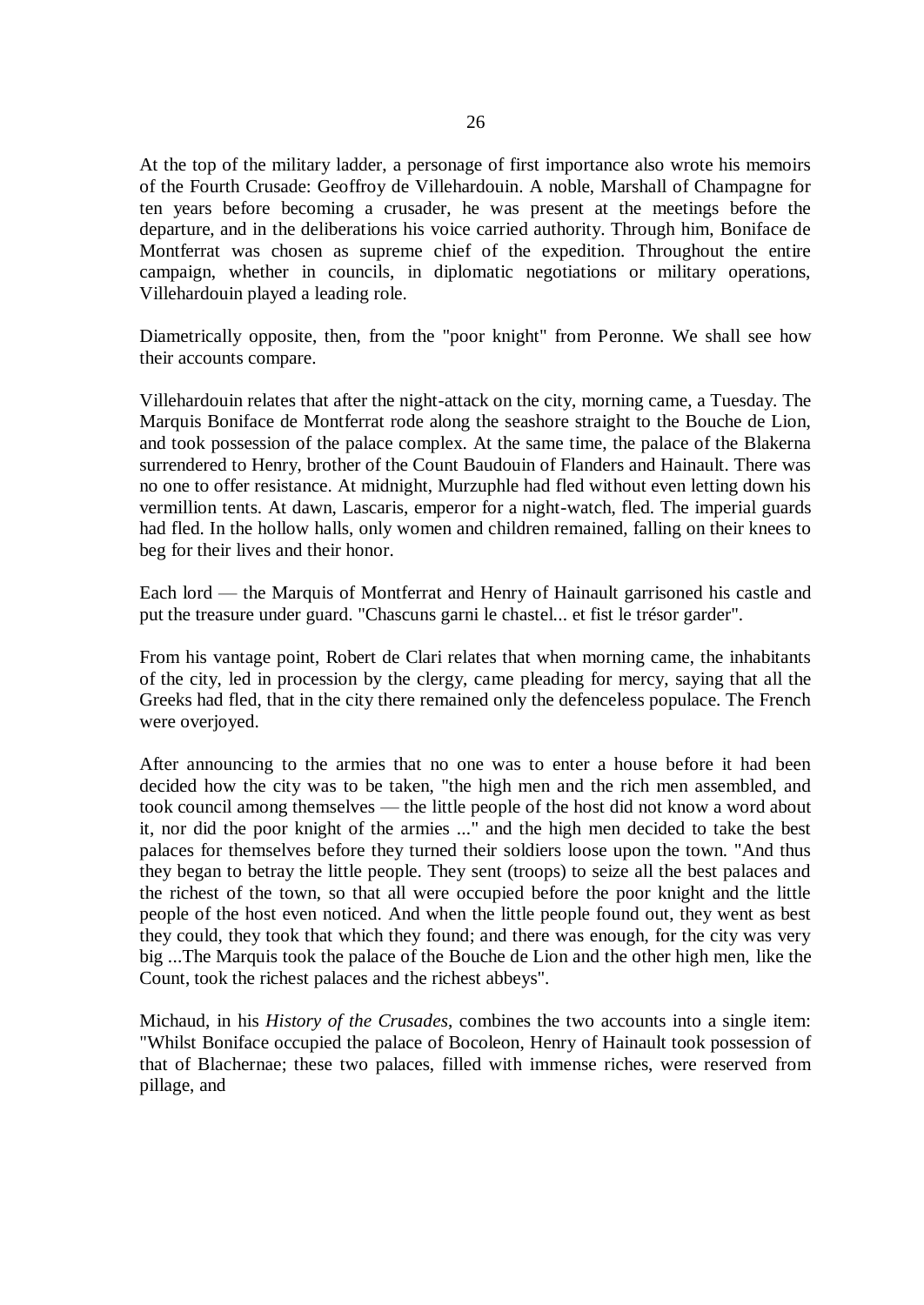were exempted from the lamentable scenes which, during several days, desolated the city of Constantinople".

The date was April 12, 1204, the Tuesday before Palm Sunday.

Blakerna was neither pillaged nor robbed. Henry of Hainault, after having dined, could snore securely upon the golden divan of the Byzantine basileus, knowing that the entire district, comprising the imperial residence, the "200 mansions, or 300", the 20 chapels and the monastery of Madame Saint Mary of Blakerna, were under guard; the surrounding walls, the battlements, the gates and portals and towers bristling with his burly Flemish soldiers.

It had been decided that whoever was elected emperor should reside — Boniface de Montferrat notwithstanding — in the palace of the Bocoleon. The choice fell upon Baudouin, Count of Flanders and Hainault. He enjoyed the imperial dignity only one year, and was succeeded by his brother Henry. As Henry must have moved from the Blakerna to the Bocoleon, may we suppose that he carried the Shroud with him to his new residence? This would explain why, in subsequent documents, the Shroud is listed in the treasury of the Grand Palace.

For several documents do attest to the presence of the Shroud in Constantinople after 1204. It is included in the official list of relics compiled in 1207 by Nicolas Idruntino who, furthermore, writes that after the sack of 1204 he saw the precious relics of the Passion with his own eyes; the "othoni" and the "soudarion"<sup>7</sup> among the others. In the same year, 1207, Nicolas Mesaritis mentions that the Shroud is in Constantinople. In 1201, i.e., two years before the arrival of the crusaders, he had written that the Shroud is of linen and still smells of myrrh, and that "the Body of Jesus was buried naked".

Scarce as it is, the documentary evidence that the Shroud was still in Constantinople is at least as good as the contrived fictions that it was carried away.

The last mention of the Shroud's presence in Constantinople is dated 1247, Baudouin II reigning. Son of Pierre de Courtenay<sup>8</sup> and Yolande de Hainault, the young emperor was nephew to Baudouin I.

By the time he ascended the throne<sup>9</sup>, the capital was all that remained of the Latin Empire of the East. The immense wealth of the city, thoroughly ransacked by the crusading armies, had finished in the West. Byzantium, having been partitioned and impoverished, no longer stood a mighty bulwark between the Christian west and the increasing momentum of the Moslem menace. It was Baudouin's destiny to spend his years begging the western kingdoms for aid, for men, for arms; and finally to end his days in exile.

In 1241 he obtained a loan from Louis IX (Saint Louis), his cousin, giving as pledge a cutting from the Shroud. Six years later, utterly incapable of repaying his debt and needing yet more funds, Baudouin II ceded the piece of linen to Louis. At the same time, he ceded the Crown of Thorns, which he had given to Louis in surety against a loan of 1239.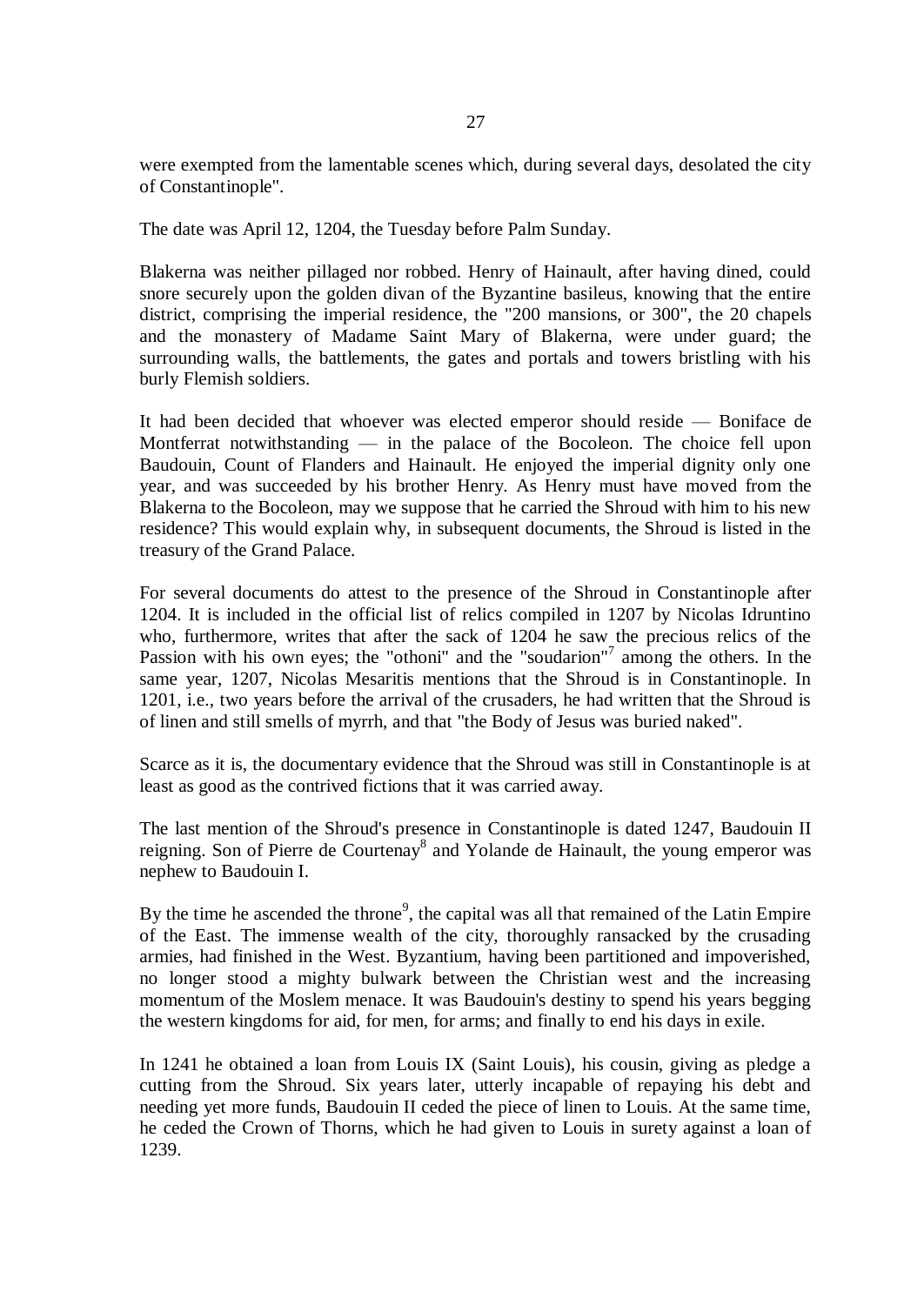These relics gained for the world that incomparable jewel of architecture, the Ste. Chapelle of Paris. King Louis, barefoot and uncrowned, bearing one shaft of the ark which contained the sacred relics, led a solemn procession to the church he had erected. In 1248 Louis sent the Cathedral of Toledo a tiny snip of linen along with a letter certifying that the particle was from his own relic which he had received from the Imperial Treasury of Constantinople, and that it was from the Shroud that covered the Body of the Lord while it lay in the sepulchre<sup>10</sup>. And in 1296 the bishop of Mende wrote that "Tars Sindonis" could be seen in the Ste. Chapelle<sup>11</sup>. These references serve merely to indicate the King-Saint's conviction that the piece he had received from Baudouin II was from the True Shroud of Christ. Only this conviction explains why he accepted a few inches of cloth in exchange for an enormous sum of money.

Baudouin II was deposed in 1261; the Latin rule was at an end. But of the Shroud there is no further record until it reappears in Lirey, France, nearly a century later, in the possession of Geoffroy de Charny. Between 1248 and 1262, then, Mons. Savio estimates the Shroud's removal from the tottering Imperial City<sup>13</sup>. This period could be the starting point for new and perhaps more productive paths of historical research.

Robert de Clari returned to France in 1205. In 1216, when he finished his Chronicle, he still did not know what became of the Shroud when Constantinople was taken. Let us therefore bid adieu to the amiable knight of the Amienois. His description of the Shroud stands as a monumental milestone, but at this very place our paths must part; for if we are to mark the stages in the relic's westward journey, we must not tarry at 1204, but move ahead to other times, seeking other personages to interrogate.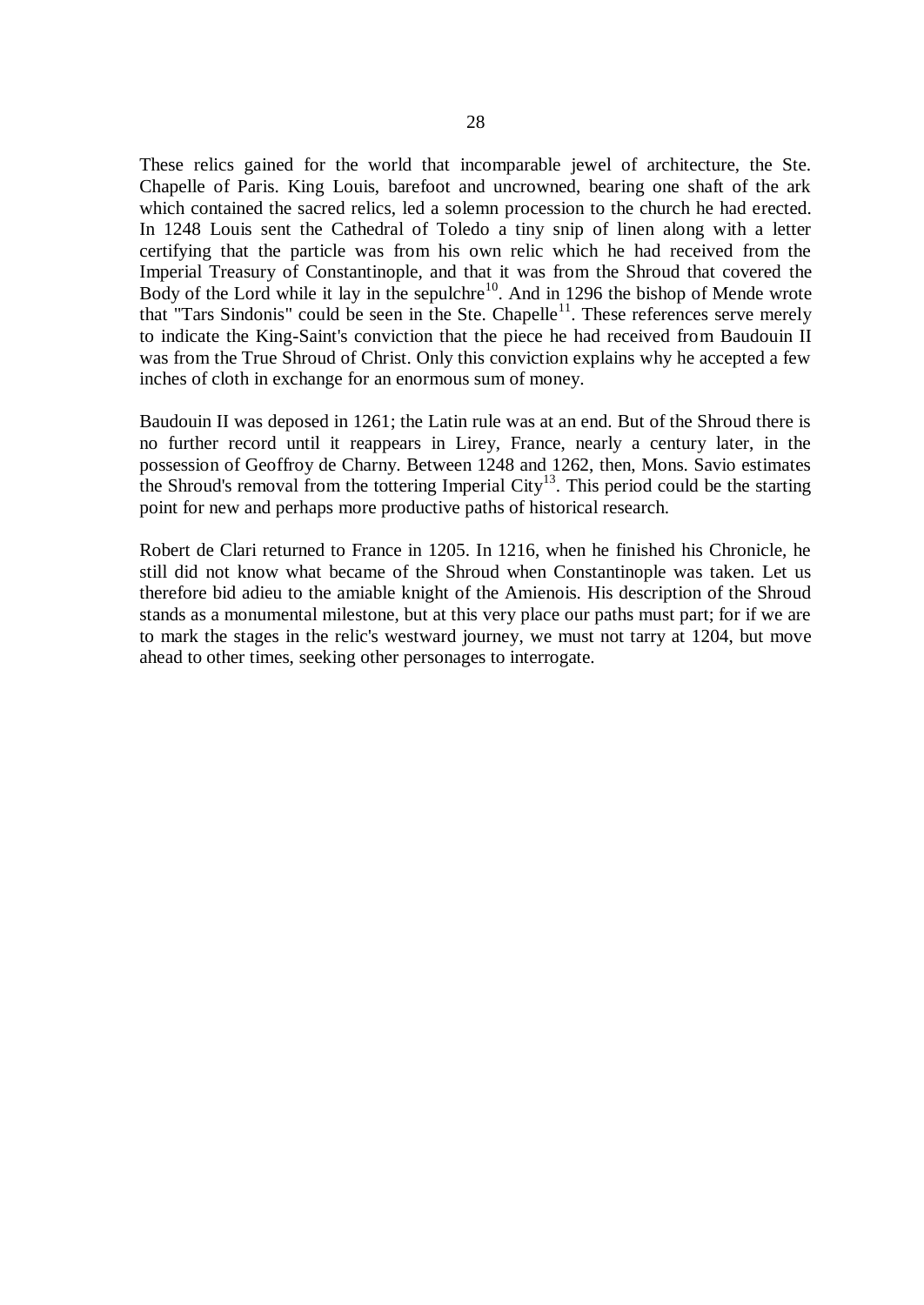## NOTES:

- 1. The double objective, political-religious, is expressed by Krautheimer, Richard; in *Rome: Profile of a City* 312-1308, Princeton University Press, New Jersey, 1980, pgs. 21, 28, 31, 33.
- 2. Passages within quotation marks are from the texts of Clari and Villehardouin in *Historiens et chroniqueurs du moyen age*.
- 3. Clari does not mention the Mensural Cross of Justinian. Knowing Clari's attention to accuracy in reporting, one must agree with Mons. Pietro Savio, *Ricerche storiche sulla Santa Sindone*, Societa Editrice Internazionale, Biblioteca del Salesianum, 1957, pg. 191: "che essa (la croce mensurale) venne per tempo sottratta allo sguardo del opoure chevaliers". That this Cross and probably other treasures had been temporarily removed from the public eye.
- 4. Chapter LXXXIII relates that in the chapel of the Bocoleon, there were "two rich vessels of gold"; in one a tile, in the other a towel. These humble objects were held in high honor because each carried an imprint of the Holy Face of Jesus. Clari relates at length the story he learned; that Our Lord appeared to a "saint man of Constantinople" and imprinted His Face upon the towel. The saint man placed the towel under a tile until vespers ... A clear echo of the immured towel of the Abgar account; of the Syrian story about the towel which caused a blaze of light at midnight; and other variants. In the report of the Archimandrite Georges Gharib, "La Festa del Santo Mandylion nella Chiesa Bizantina" published in *La Sindone e la scienza*, Atti del Congresso Internazionale di Sindonologia 1978, a cura di Piero Coero-Borga, ed. paoline, Torino, 1979, pg. 36: it is noted that a tile was brought to Constantinople from Edessa in 968. A mandylion, instead, arrived from Edessa in 944 and was collocated in the church of St. Mary of the Beacon, in the Grand Palace complex; where Clari saw the gold urn in which it was kept.
- 5. Translation by Dr. Peter Dembowski. See his article, "Sindon in the Old French Chronicle of Robert de Clari", Shroud Spectrum International #2, Mar. 1982. There are still no positive indications of the means by which the Shroud 'raised itself upright'. The Rev. A.M. Dubarle, O.P. (SINDON 28, Dec. 1979, pg. 45) cautions that the interpretation 'raised itself' is not to be excluded; but, as an alternative possibility he cites Brunot & Bruneau, *Precis de grammaire historique de la langue francaise*, 1956 edition, pg. 324: that in the Middle Ages the reflective verb had become "a simple substitute for the passive form", giving as example a phrase from Robert de Clari.
- 6. He brought a number of relics from Constantinople; one relic of the Shroud (most certainly a bit of cloth which had been touched to the Shroud, thereby rendered 'holy' and a 'true relic') he gave to the Benedictine abbey of Corbie, located between Amiens and his native Peronne; and another to the cathedral of Amiens. Mons. Pietro Savio in his *Ricerche Storiche sulla Santa Sindone*, pg. 122, cites the Count Riant, *Des dépouilles religieuses enlevées à Constantinople au XIII siècle par les Latins, et des documents historiques nés de leur transport en Occident*, which lists relics given to Corbie by de Clari.
- 7. A text of 1205 mentions "sindon and sudarium": Savio. op. cit. In other medieval documents, "sudarium" is frequently coupled with either "othonia", "sindon", "linteamina". Whether or not these three terms are synonymous is beside the point. It must be deduced that there were, in fact, two distinct relics and it is very tempting to identify one of them with the Shroud, the other with a mandylion.
- 8. The House of Courtenay originated with Pierre I, son of the capetien king Louis VI of France and Adelaide (Alix) of Savoy. Pierre I de Courtenay was lord of Champignelles and Chateaurenard (Loiret) and Charny (Yonne). It must be emphasized that this village, in the Yonne, is quite independent of the Charny in the Côte d'Or from which Geoffroy de Charny receives his name. There is no feudatory connection between the several towns named Charny (variant spellings) as this name derives from the Latin Carniacum (variant spellings), areas designated by Caesar as pasture lands for cattle (carnis).

Pierre I married Isabeau of Courtenay, last descendant of the Courtenay branch